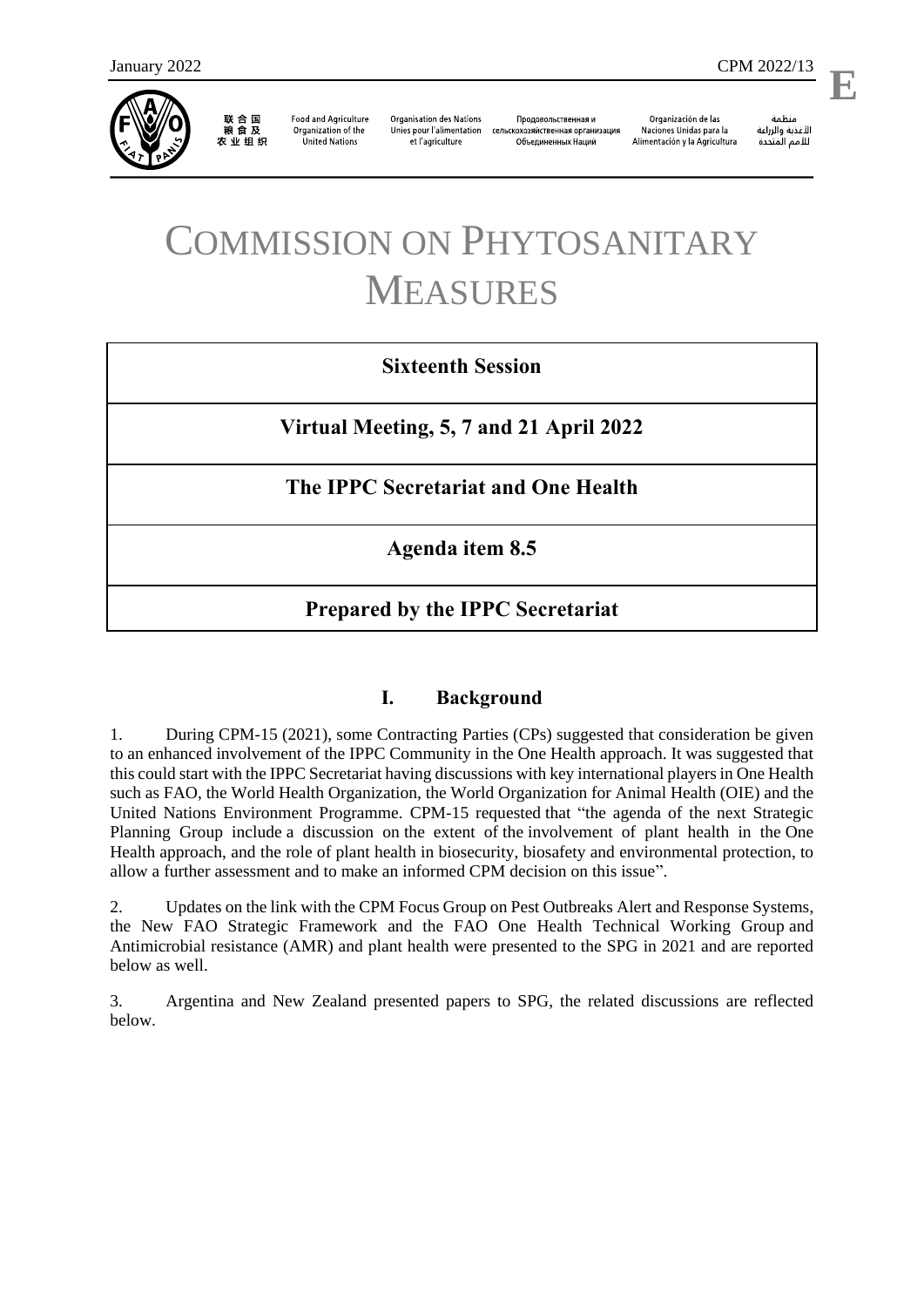#### **II. Links with the Development Agenda on Pest Outbreaks Alert and Response Systems**

4. "Strengthening Pest Outbreak Alert and Response Systems" is one of the Development Agenda items in the IPPC Strategic Framework (2020-2030). Guidance to advance this new activity was provided by a CPM Focus Group (FG) on Pest Outbreaks Alert and Response Systems<sup>1</sup>.

5. The FG met virtually each month since January 2021 to address the twelve tasks laid out in its Terms of Reference. Over 20 side meetings were also organized to advance the work and several sessions were organized to have other organizations present overviews of their existing alert and response systems. An analysis of the most renowned alert systems was undertaken and will be published in a report in early 2022. Discussion in the FG meetings provided an opportunity to liaise with One Health stakeholders from within FAO (EMPRES, dealing with transboundary animal and plant pests and diseases, and animal health and emergency units) as well as external organizations such as OIE, WHO, etc.

6. A study on existing alert and response systems and the detailed recommendations of this Focus Group are to be published early 2022. A CPM paper providing the main conclusions is also presented under Agenda point 8.8.1.

## **III. New FAO Strategic Framework and the FAO One Health Technical Working Group**

7. FAO adopted a new [Strategic Framework for 2022-2031.](http://www.fao.org/3/ne577en/ne577en.pdf) "FAO's [Strategic](http://www.fao.org/pwb/home/en/) [Framework](http://www.fao.org/pwb/home/en/) articulates FAO's vision of a sustainable and food secure world for all, in the context of the [Agenda 2030 for Sustainable Development.](http://www.fao.org/sustainable-development-goals/en/) FAO's Strategic Framework seeks to support the 2030 Agenda through the transformation to MORE efficient, inclusive, resilient and sustainable agri-food systems for better production, better nutrition, a better environment, and a better life, leaving no one behind" [\(FAO Office of Strategy, Programme and Budget \(OSP\)\)](http://www.fao.org/about/office-strategy-planning-resources-management/strategic-framework/en/).

8. The IPPC Secretariat activities have been assessed as falling under two FAO Programme Priority Areas (PPA), namely:

- One Health, the 3rd PPA under "Better Production" (BP3) for which the outcome statement is "Strengthened and better performing national and international integrated One Health systems for human, animal, plant and environmental health achieved through improved pest and disease prevention, early warning and management of national and global health risks, including AMR".
- **Transparent market and trade**, the 5th PPA under "Better Nutrition" (BN5) for which the outcome statement is "Improved market transparency and equitable participation in markets, global value chains and international trade achieved through policy coordination and human and institutional capacities for evidence-based decision-making".

9. For the One Health PPA, further information on gaps, outcomes, SDG targets, SDG indicators, accelerators, key thematic components, normative aspects, core function strategies, trade-offs and risk mitigation are available in Appendix 1 of the IPPC Secretariat SPG 2021 paper on IPPC and One Health<sup>2</sup>, which are an extract from the FAO Director General's Medium-Term Plan 2022-2025 and Programme of Work and Budget 2022-2023.

<sup>1</sup>IPP Webpage on the CPM Focus Group on Strengthening Pest Outbreak Alert and Response Systems: http://w[ww.ippc.int/en/core-activities/](http://www.ippc.int/en/core-activities/governance/cpm/cpm-focus-group-reports/strengthening-pest-outbreak-alert-and-response-systems/) governance/cpm/cpm-focus-group-reports/strengthening-pest-outbreak-alert-and-response-systems/

<sup>2</sup> [SPG 2021 IPPC Secretariat paper on IPPC and One Health \(08\\_SPG\\_2021\\_Oct\) http://www.ippc.int/en/publications](http://www.ippc.int/en/core-activities/governance/cpm/cpm-focus-group-reports/strengthening-pest-outbreak-alert-and-response-systems/)/90247/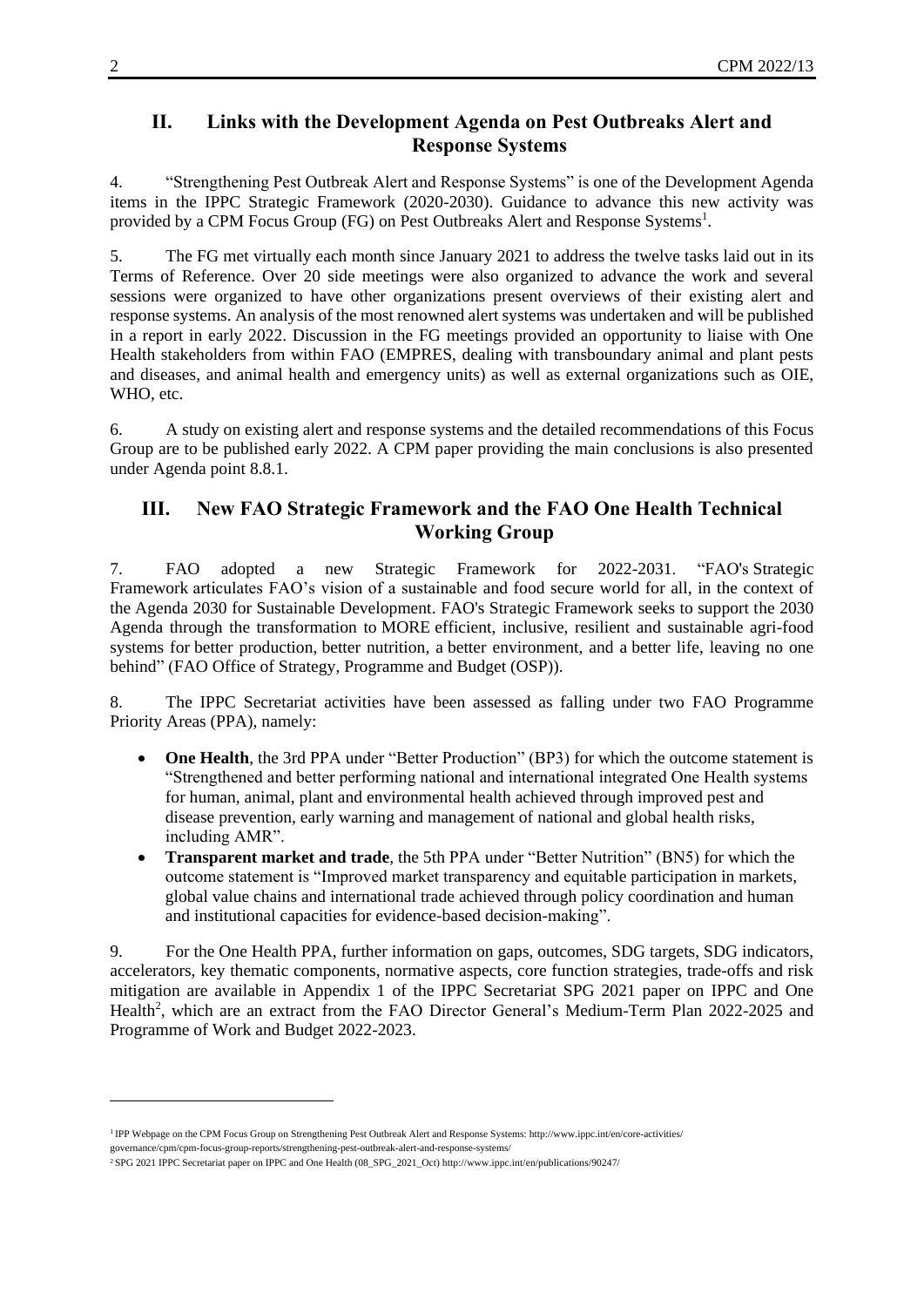10. Intersectoral working groups have been set for each PPA within FAO and IPPC Secretariat staff are participating in BP3 "One Health" and BN5 "Transparent market and trade".

11. During their meetings, the FAO One Health Team drafted a definition of "One Health", completed a SWOT analysis and prepared a road map for future activities.

12. Furthermore, in May 2021 a One Health High-Level Expert Panel was established by FAO, OIE, UNEP and WHO. However, their focus is on the policy-relevant scientific assessment of the emergence of (human) health crises, and the development of guidance on a longterm strategic approach to reducing the risk of zoonotic pandemics, rather than phytosanitary issues.

### **IV. Antimicrobial resistance (AMR) and plant health**

13. Currently the IPPC community does not have robust data on the extent and volume of antimicrobial use by the plant sector worldwide. There are regional and national differences in antibiotic recommendations, which may be due to agricultural needs, legislation, availability, cropping systems, extension services, or the nature of the pathogens that are causing problems. Some studies, however, provide an example of types of use; at least 20 countries authorize antibiotic use to control fire blight and citrus greening disease in plants. In some countries, streptomycin is authorized to control certain bacterial diseases in pip fruit, stone fruit, seedling tomatoes and kiwifruit. Kasugamycin, oxytetracycline and oxolinic acid are other antibiotics used to control plant pests [\(de León et al., 2008](https://www.sciencedirect.com/science/article/pii/S0261219408000860)<sup>3</sup>; [Stockwell](https://www.ncbi.nlm.nih.gov/pubmed/22849276) and Duffy,  $2012^4$ .).

14. The available data, although limited, demonstrates extreme variation between the use of antibiotics in crop production across the regions, as well as in the amounts of antibiotics used by various countries within the regions.

15. CPM-14 (2019)<sup>5</sup> conveyed appreciation for the discussion on the use of Antimicrobials and Antimicrobial Resistance in respect of plant health and noted it as an important topic to monitor. CPM-14 (2019) supported the IPPC Secretariat's continued monitoring of Antimicrobial Resistance (AMR) issues related to plant health, through participation in the FAO AMR working group, subject to CPM and IPPC Secretariat priorities and resources. The CPs further suggested that a CPM Recommendation on AMR be developed in relation to plant health. Hence, CPs initiated the discussion on the effects of the use of antimicrobial products for plant health and agreed to collect systematic data of the effects of antimicrobials used in plant health.

16. Finally, it was agreed that the IPPC Secretariat involvement in AMR should be limited to the scope of the Convention that is supporting the prevention of the spread of the plant pests through the development of International Standards for Phytosanitary Measures (ISPMs).

17. Currently, the IPPC Secretariat is contributing to the development of the FAO "List of Antimicrobials in Horticulture: Importance categorization". This document will contribute to the joint list of One Health identified antimicrobials, with those identified by FAO, OIE and WHO. This document could be used by stakeholders, as a risk management tool, by providing an integrated and balanced ranking of importance of these antimicrobials, considering the human, animal and horticulture perspectives.

<sup>3</sup>Comparative efficiency of chemical compounds for *in vitro* and *in vivo* activity against *Clavibacter michiganensis* subsp. *michiganensis*, the causal agent of tomato bacterial canker

<sup>4</sup> Use of antibiotics in plant agriculture, V O Stockwell, B Duffy

<sup>5</sup> Report CPM-14 (2019): http://assets.ipp[c.int/static/media/f](https://pubmed.ncbi.nlm.nih.gov/?term=Stockwell+VO&cauthor_id=22849276)[iles/publica](https://pubmed.ncbi.nlm.nih.gov/?term=Duffy+B&cauthor_id=22849276)tion/en/2019/07/CPM-14\_Report\_withISPMs-2019-07-31.pdf